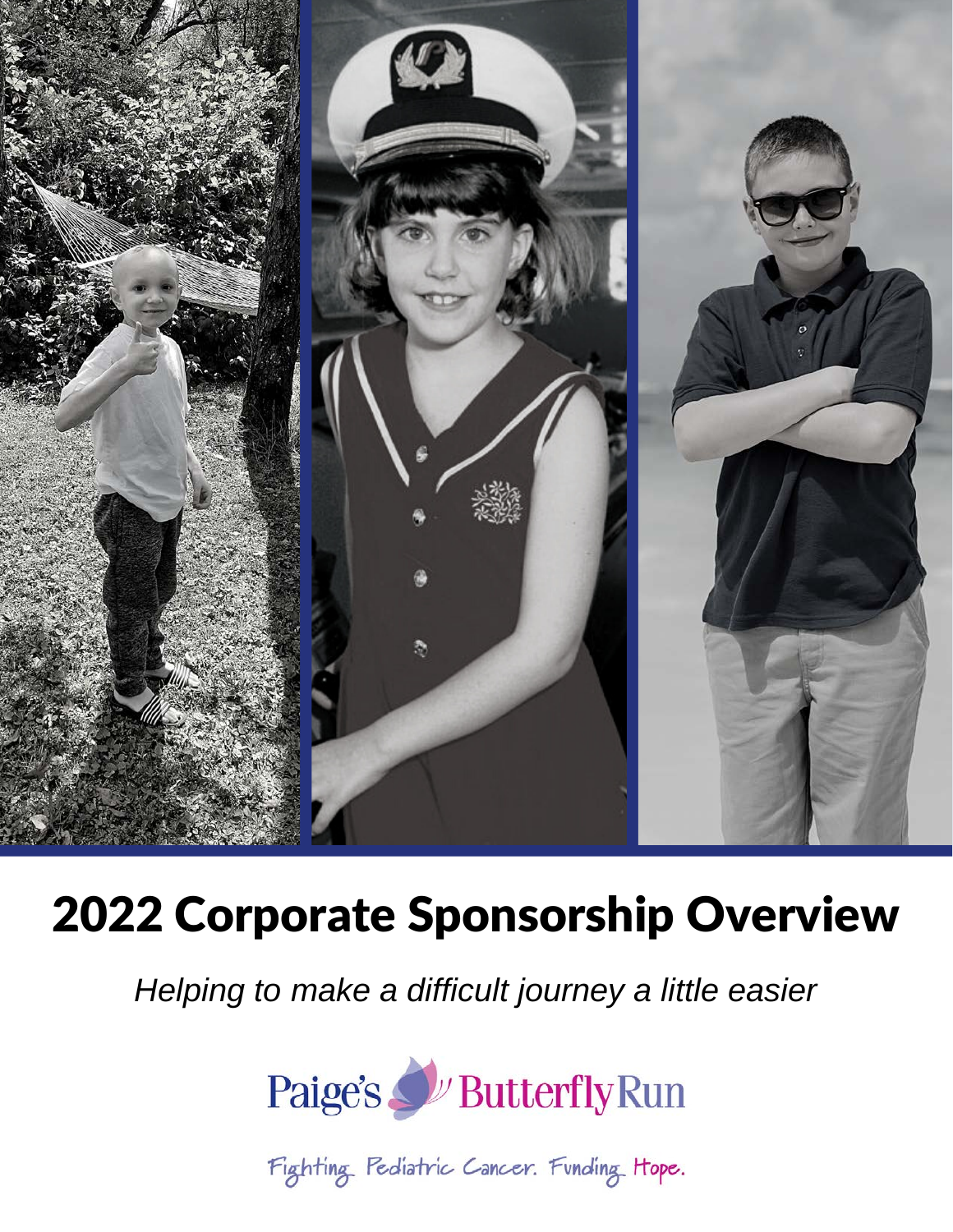

# **OUR STORY**

**Paige's Butterfly Run, Inc.** is a nonprofit organization dedicated to supporting and empowering kids fighting pediatric cancer and blood disorders.



Paige's Butterfly Run, Inc. was founded in memory of Paige Yeomans Arnold who passed away in 1994 at the age of eight from complications of treatment from leukemia. The mission of Paige's Butterfly Run, Inc. is to raise funds with integrity to benefit current and future pediatric cancer patients and their families in Central New York through the sponsorship of pediatric oncology research and patient programs at Upstate Golisano Children's Hospital in Syracuse.

The **butterfly** was selected as a symbol of the event not only because she was so fond of them, but because they typified her: beautiful and gentle, but strong beyond imagining.

For over 25 years, Paige's Butterfly Run, Inc. has been a critical part of Central New York's efforts to fight cancer and blood disorders in children.

The Dr. William J. Waters Center for Children's Cancer and Blood Disorders at Upstate Golisano Children's Hospital serves close to 700 children each year while conducting research for tomorrow's cures. Paige's Butterfly Run, Inc. is a key part of these services, as the funds we raise support pediatric cancer research and patient programs.

**When you become a corporate sponsor you directly support the patients of today and tomorrow, making an immediate and lasting impact in the life of a local child with cancer.**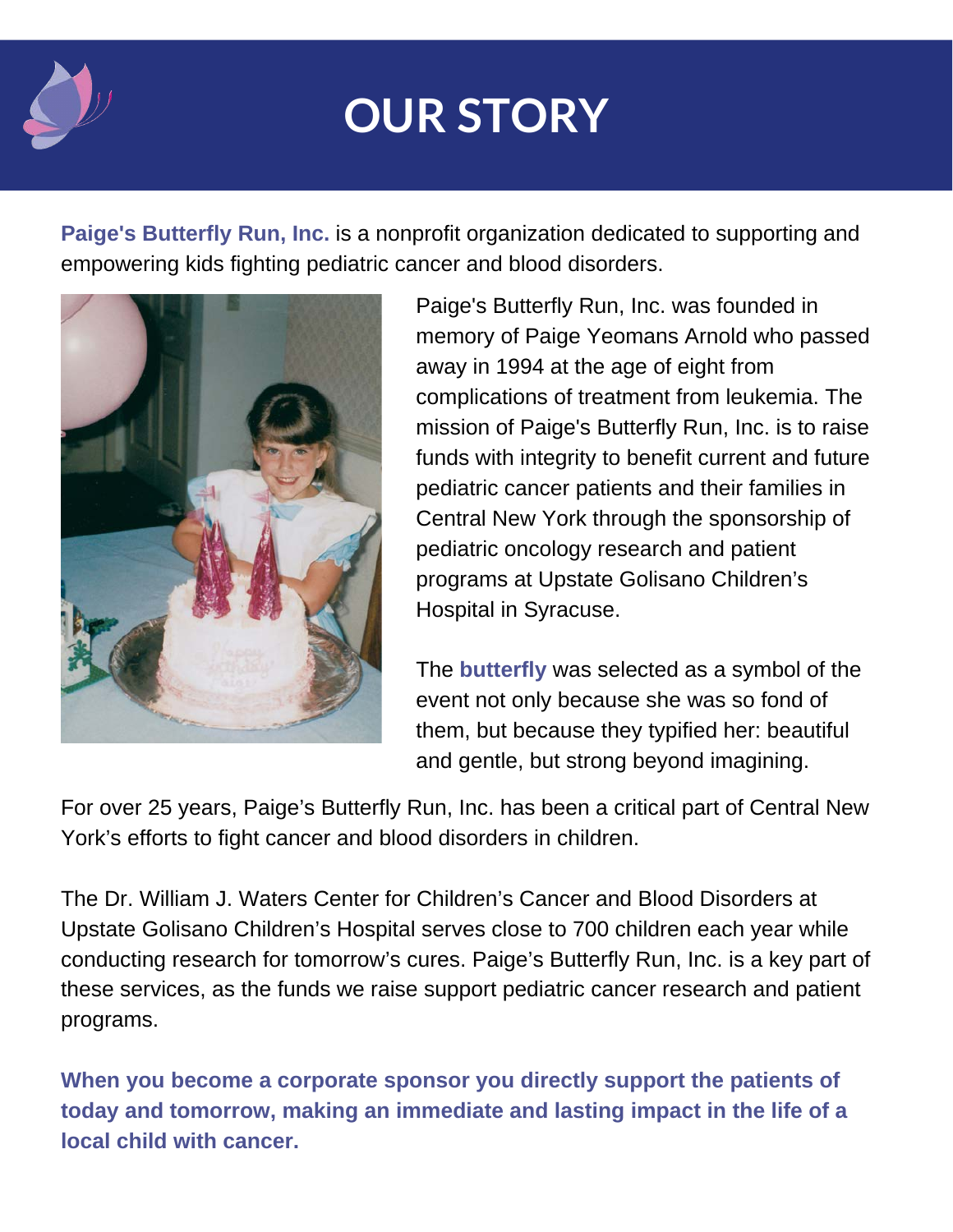

# **OUR IMPACT**

Thanks to the generous support of companies, teams and individuals each year, Paige's Butterfly Run, Inc. is able to raise critical funds to benefit children and their families fighting pediatric cancer. After event expenses our organization invests in the following initiatives that support the Central New York community.

# *Paige's Comfort Kit Fund*

The Comfort Kit program provides each newly diagnosed child with a backpack containing a blanket, a water bottle, 2 t-shirts, a toiletry kit, and a \$150 VISA gift card.

# *Paige's H.O.P.E Support Fund*

The sponsorship of H.O.P.E. (Helping Oncology Patients and Parents Engage) events provides several opportunities for pediatric cancer patients, caregivers, and siblings to connect with other families battling a pediatric cancer diagnosis during inspirational and fun activities outside of the hospital in a non-medical environment.

# *Paige's Family Assistance Fund*

Assisting families impacted by financial costs for travel, accommodations, out-of-pocket expenses for food, phone bills, household bills and loss of income as well as unpaid medical bills.

# *Paige's Fund for Transportation*

Upstate Golisano Children's Hospital treats children with cancer from a 22-county area. To decrease this burden, Paige's Fund for Transportation provides families whose child is receiving active therapy and using a private vehicle for transportation gas cards to offset this expense.

# *Paige's Comfort & Fun Fund for Families*

Providing the Child Life Specialists on the inpatient and outpatient floors with the resources for educational and teaching materials about new diagnosis, family meals, celebrations for birthdays and holidays, and to generally lighten their lives when they are in the hospital for treatment.

# *Paige's Barnes & Noble Book Fair Drive*

Through a partnership with Barnes & Noble on Rt. 31 in Clay, community members are encouraged to donate a book to Upstate Golisano Children's Hospital so that patients may pick out a book to take home and keep after completing a treatment. *\*This is an in-kind donation\**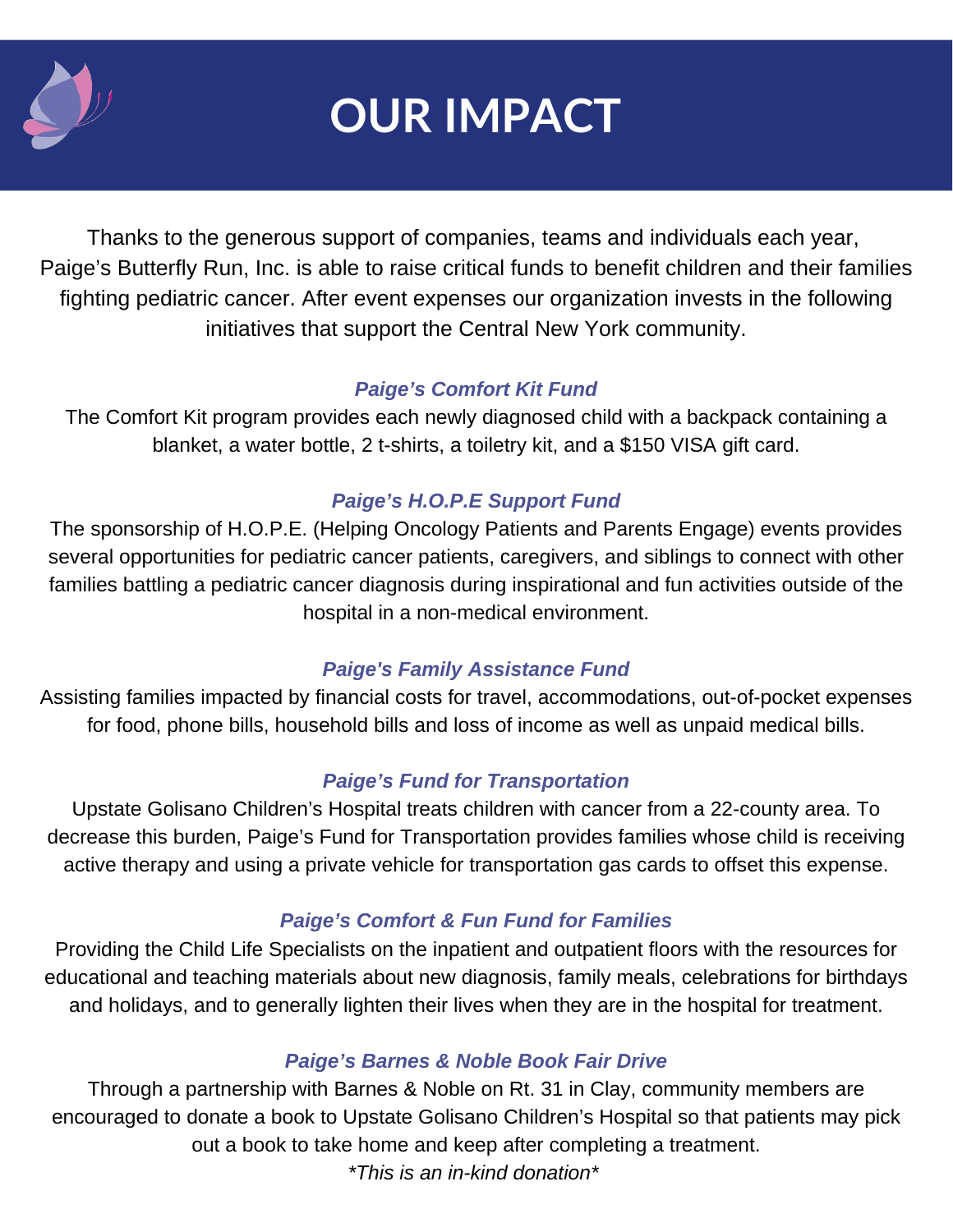

# **OUR IMPACT**

### *Paige's Outpatient Clinic Fund*

Providing the Child Life Specialists with the resources for educational and teaching materials, celebrations for birthdays and holidays, and art and craft supplies. These items help patients and families help to provide a safe and fun space, despite all of the chances in their lives.

# *Paige's Events and Activities Fund*

Sponsors ongoing events throughout the year providing patients and families the opportunity to attend special events outside a medical setting. Families are also able to connect with their peers and find support amongst each other.

# *Paige's Support of "Champions Again" Fund*

Provides special educational programming for pediatric patients.

# *Paige's Survivor Wellness Fund*

The Survivor Wellness Program provides long-term follow up care for individuals after they have received treatment for childhood cancer. It helps cover unmet medical needs related to the effects of treatment including dental, fertility preservation and infertility assessments, medical, and audiology. Paige's Survivor Wellness Fund also provides support for patients to participate in national programs such as Camp Mak-A-Dream and Cancer Connections AYA conference.

### *Paige's Cancer Research Fund*

Funding research at Upstate Golisano Children's Hospital in applications for pediatric oncology, both in the laboratory and through clinical research studies.

# *Paige's Bereavement Fund*

Provides financial assistance to families towards funeral costs and grief counseling after their child has passed. Paige's Bereavement Fund also supports the annual remembrance service which honors all the children who lost their battle to childhood cancer at the Dr. William J. Waters Center for Children's Cancer and Blood Disorders.

# *Paige Yeomans Arnold Memorial Endowment*

A permanent endowment established at the Upstate Foundation used to support the Department Chair of Pediatric Oncology at Upstate Golisano Children's Hospital.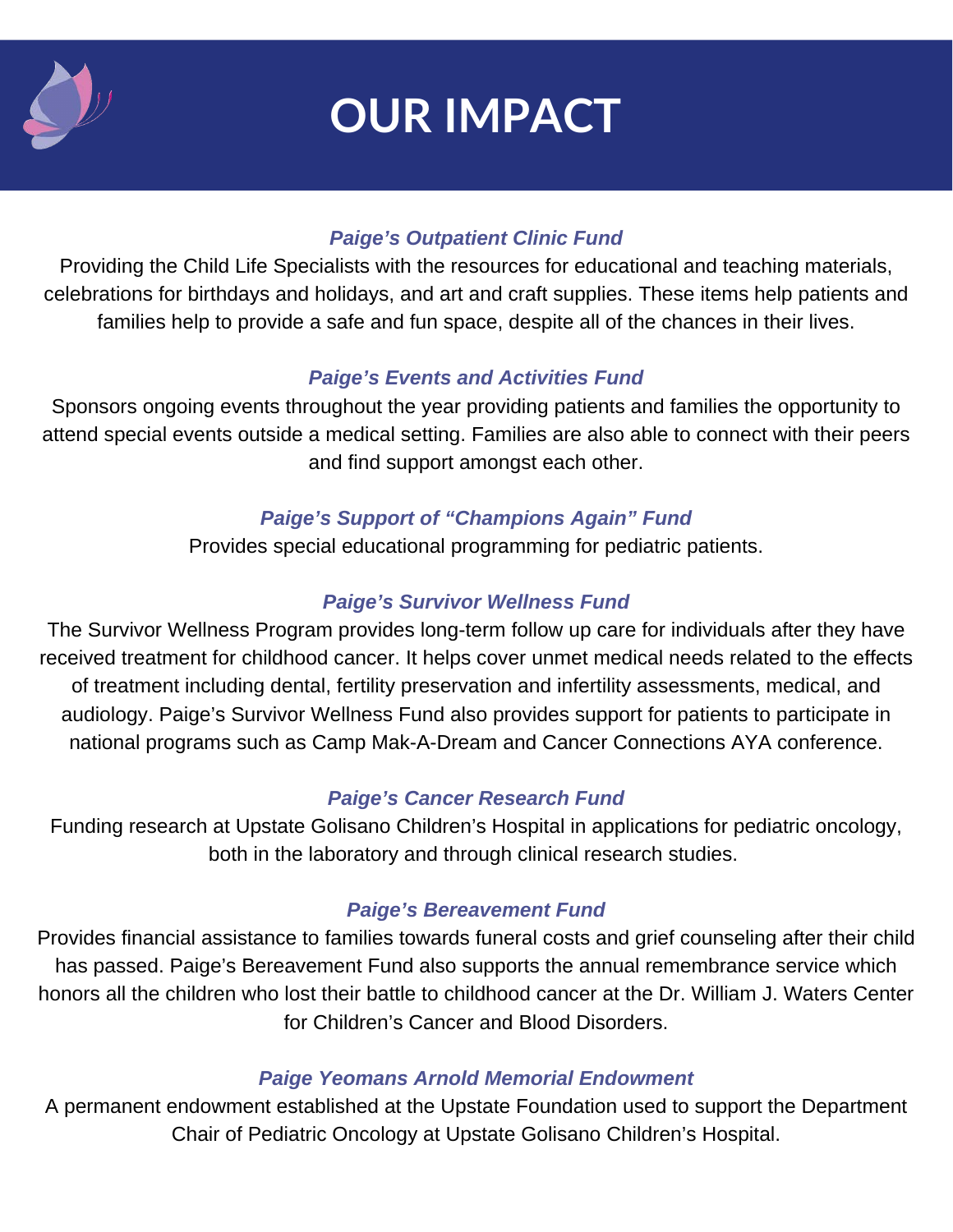# **2022 PAIGE'S BUTTERFLY RUN SPONSORSHIP OPPORTUNITIES**



**Naming Sponsor: \$15,000** *Information provided upon request.*

**5K Presenting Sponsor: \$10,000** *Information provided upon request.*

#### **3K Presenting Sponsor: \$5,000**

- Website listing
- Company logo on t-shirt
- Logo on Start/Finish line banner
- Company logo on event collateral
- 1 complimentary race registration
- 2 tickets to 2022 Clams 4 Cures Clambake

#### **Registration Sponsor: \$5,000**

- Website listing
- Company logo on t-shirt
- Logo on Start/Finish Line banner
- Company logo on Registration banner
- 1 complimentary race registration
- 2 tickets to 2022 Clams 4 Cures Clambake

#### **Race Bib Sponsor: \$5,000 -- TAKEN**

- Website listing
- Company logo on t-shirt
- Logo on Start/Finish Line banner
- Company logo on over 2,000 race bibs
- 1 complimentary race registration
- 2 tickets to 2022 Clams 4 Cures Clambake

#### **Courage Corner Sponsor: \$5,000**

- Website listing
- Company name on t-shirt
- Banner listing
- Exclusive recognition in respective tent area
- 1 complimentary race registration
- 2 tickets to 2022 Clams 4 Cures Clambake



### **Saturday, June 4, 2022**

- **7:00AM:** Registration and packet pick up at the Hanley Federal Building.
- **8:15AM:** Centipede team rules check at start/finish line in front of National Grid Building on Erie Blvd W.
- **9:00AM:** 5K race start in front of the National Grid Building on Franklin St.
- **9:45AM:** Caterpillar Crawl (start at the Hanley Federal Building).
- **10:15AM:** 3K Fun Run/Walk (start in front of the National Grid Building on Erie Blvd W).
- **11:00AM:** Awards Ceremony for top fundraisers at the Hanley Federal Building.

*For more information visit pbrun.org or contact us at (315) 303-2578 or info@pbrun.org*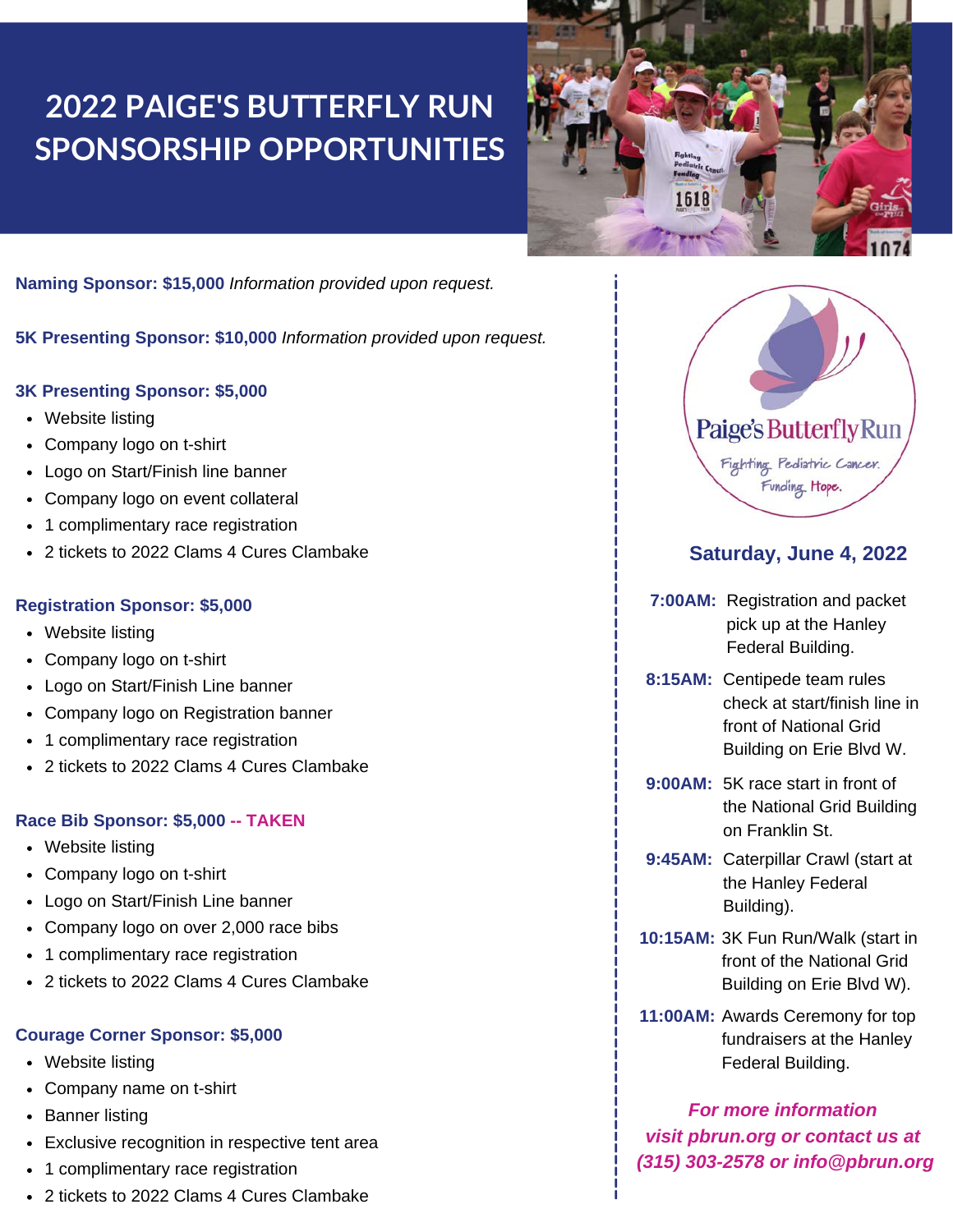# **2022 PAIGE'S BUTTERFLY RUN SPONSORSHIP OPPORTUNITIES**



#### **Timing Sponsor: \$4,000**

- Website listing
- Company logo on t-shirt
- Logo on Start/Finish Line banner
- Company logo on Results banner
- 2 tickets to 2022 Clams 4 Cures Clambake

#### **Tee Sponsor: \$3,500**

- Website listing
- Company logo on t-shirt sleeve
- Logo on Start/Finish Line Banner
- 1 complimentary race registration

#### **Caterpillar Crawl Sponsor: \$3,000**

- Website listing
- Company logo on t-shirt
- Logo on Start/Finish Line banner
- Company recognition at Caterpillar Crawl race
- 1 complimentary race registration

#### **Kids Zone Sponsor: \$3,000 -- TAKEN**

- Website listing
- Company logo on t-shirt
- Logo on Start/Finish Line banner
- Exclusive recognition in respective tent area
- 1 complimentary race registration

#### **Course Safety Sponsor: \$2,500 -- TAKEN**

- Website listing
- Company logo on t-shirt
- Logo on Start/Finish Line banner
- 1 complimentary race registration

#### **Parking Sponsor: \$2,000**

- Website listing
- Company logo on t-shirt
- Logo on Start/Finish Line banner
- Company logo on signage at Parking Garage

#### **Water Stop Sponsor: \$2,000**

- Website listing
- Company logo on t-shirt
- Logo on Start/Finish Line banner
- Company logo at Water Stop

#### **Mile Marker Sponsor: \$2,000**

- Website listing
- Company logo on t-shirt
- Logo on Start/Finish Line banner
- Signage at Mile Marker

#### **Platinum Sponsor: \$1,500**

- Website listing
- Company name on t-shirt
- Logo on Start/Finish Line banner

#### **Gold Sponsor: \$1,000**

• Website listing

#### **Blue Ribbon Sponsor: \$750- \$500**

• Website listing

**If you have an idea on how you'd like to be recognized that isn't listed here, or if you'd like to give at a different level, please be in touch. Sponsorships are customizable to your goals and budget.**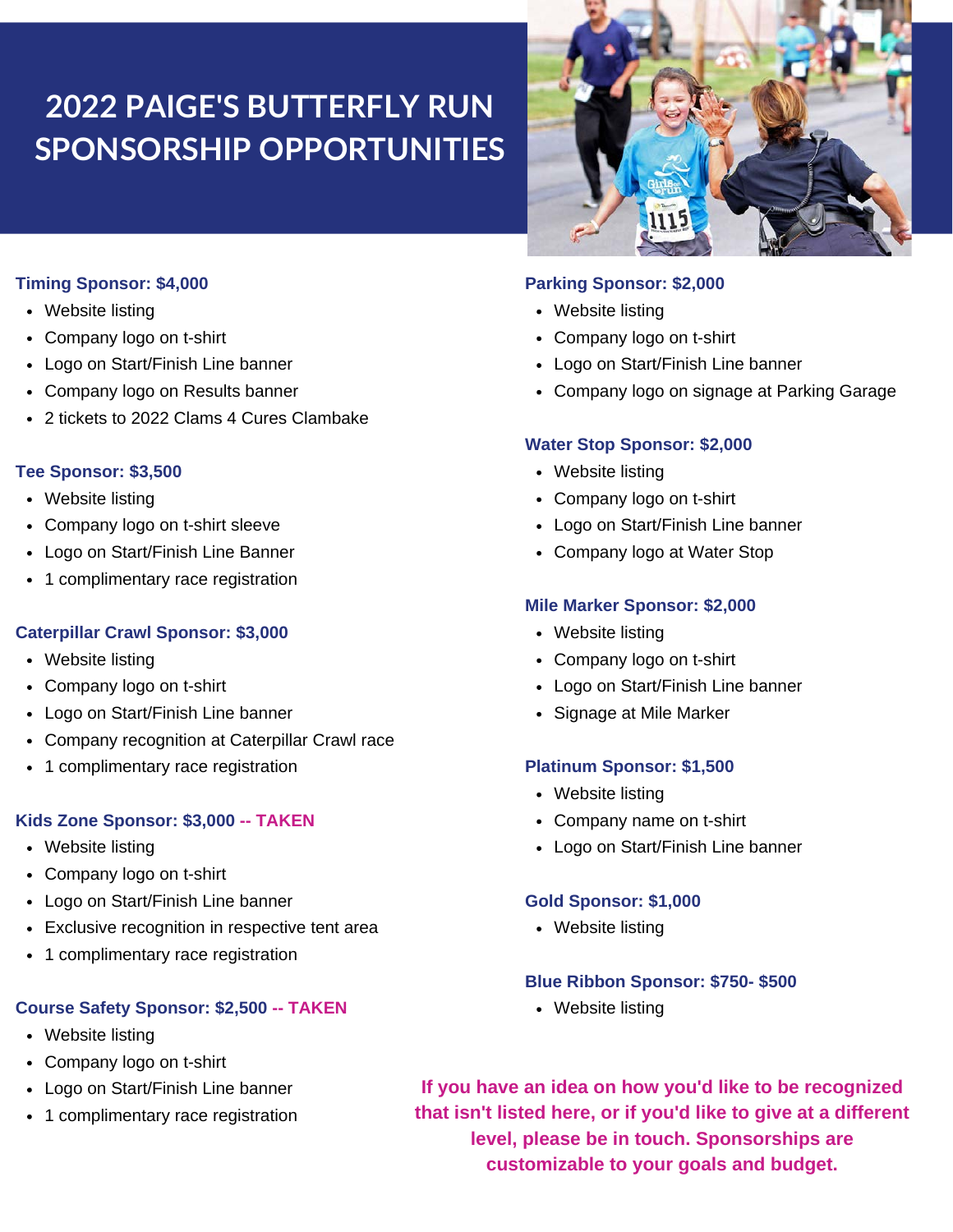# **2022 PEDALING 4 PAIGE SPONSORSHIP OPPORTUNITIES**



#### **Naming Sponsor: \$2,500**

- Recognized as the title sponsor for Pedaling 4 Paige
- 2 complimentary event registrations
- Company logo on Pedaling 4 Paige website
- Company logo on event collateral
- Company banner on display at the event
- Mention in pre-event social media and day of event remarks

#### **Presenting Sponsor: \$1,500**

- Recognized as the presenting sponsor for Pedaling 4 Paige
- 1 Complimentary event registration
- Company logo on Pedaling 4 Paige website
- Company name listed on event collateral
- Company banner on display at the event
- Mention in pre-event social media and day of event remarks

#### **Interval Sponsor: \$750**

- Company logo on Pedaling 4 Paige website
- Company name listed on event collateral
- Mention in 1 of the Spin Hours
- Mention in pre-event social media and day of event remarks



### **Saturday, March 26, 2022**

# **Elevate Fitness DeWitt 5791 Widewaters Pkwy Syracuse, NY 13214**

Join us for a fun day of spinning and community building as we raise funds to support pediatric cancer research and patient programs at Upstate Golisano Children's Hospital.

> **9:00AM:** Session 1 **10:00AM:** Session 2 **11:00AM:** Session 3 **NOON:** Session 4

*For more information visit pbrun.org or contact us at (315) 303-2578 or info@pbrun.org*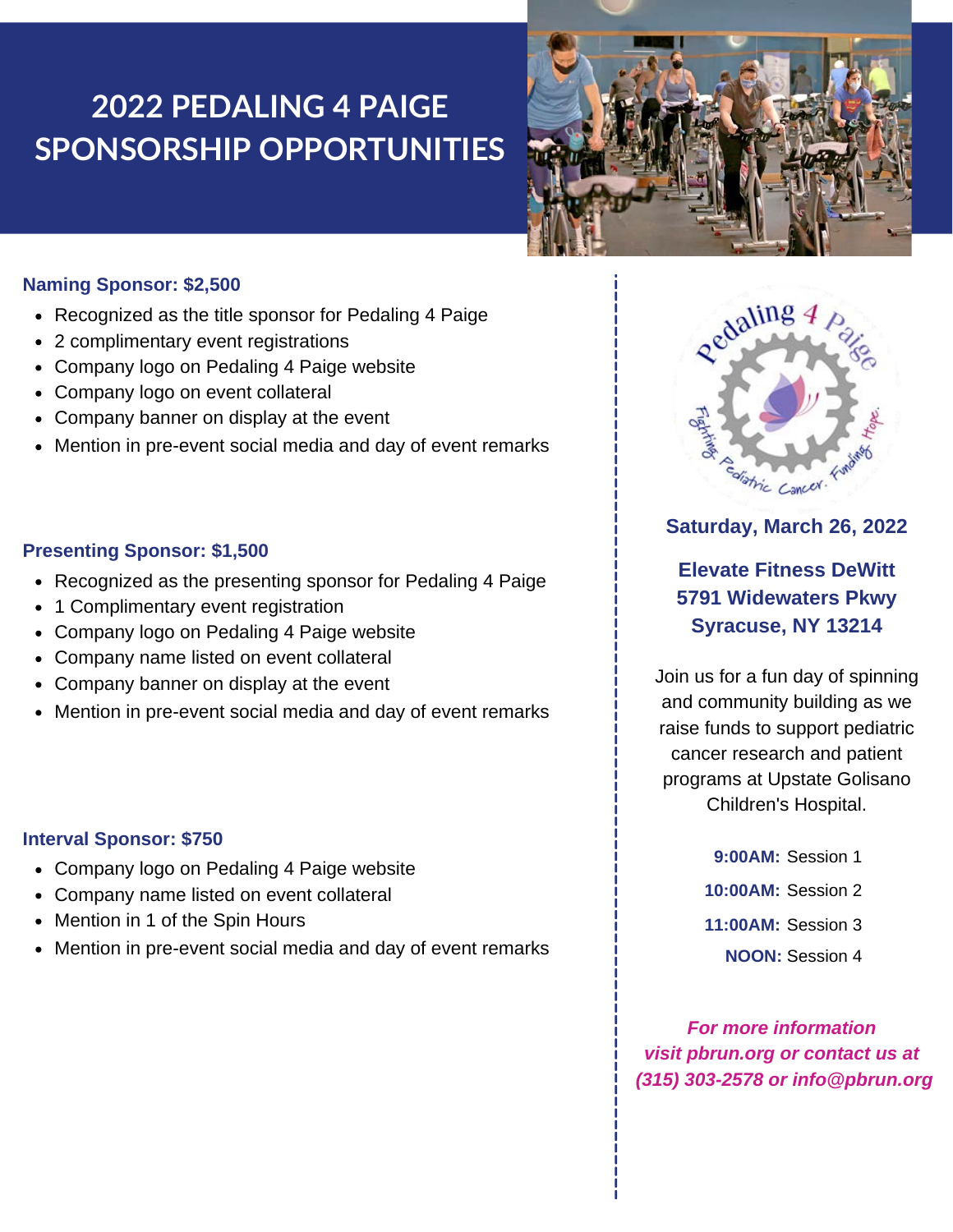# **2022 CLAMS 4 CURES CLAMBAKE SPONSORSHIP OPPORTUNITIES**



#### **Title Sponsor: \$5,000**

- 10 complimentary tickets to Clams 4 Cures
- Company logo on website. Banner displayed at event
- Logo on event collateral; tickets, table signs
- Mention in all social media and day-of recognition

#### **Raffle Sponsor: \$2,500**

- 5 complimentary tickets to Clams 4 Cures
- Company logo on website
- Company banner displayed at raffle tables
- Mention in all social media and day-of recognition

#### **Presenting Sponsor: \$1,500**

- 2 complimentary tickets to Clams 4 Cures
- Company logo on website
- Banner displayed at event
- Logo on event collateral; tickets, table signs
- Mention in all social media and day-of recognition

#### **Ticket Sponsor: \$1,000**

- 1 complimentary ticket to Clams 4 Cures
- Company logo on website
- Company name listed on event collateral
- Mention in all social media and day-of recognition
- Company logo on all tickets

#### **Friend Sponsor: \$500**

- Company logo on website
- Mention in all social media and day-of recognition



**Saturday, September 10, 2022**

**The Spinning Wheel 7384 Thompson Road North Syracuse, NY 13212**

Join us for a fun afternoon of clams, BBQ, music, games, and raffles at Clams 4 Cures.

Proceeds from the event support Paige's Butterfly Run, Inc. and it's mission of supporting current and future pediatric cancer patients and families at Upstate Golisano Children's Hospital.

*For more information visit pbrun.org or contact us at (315) 303-2578 or info@pbrun.org*